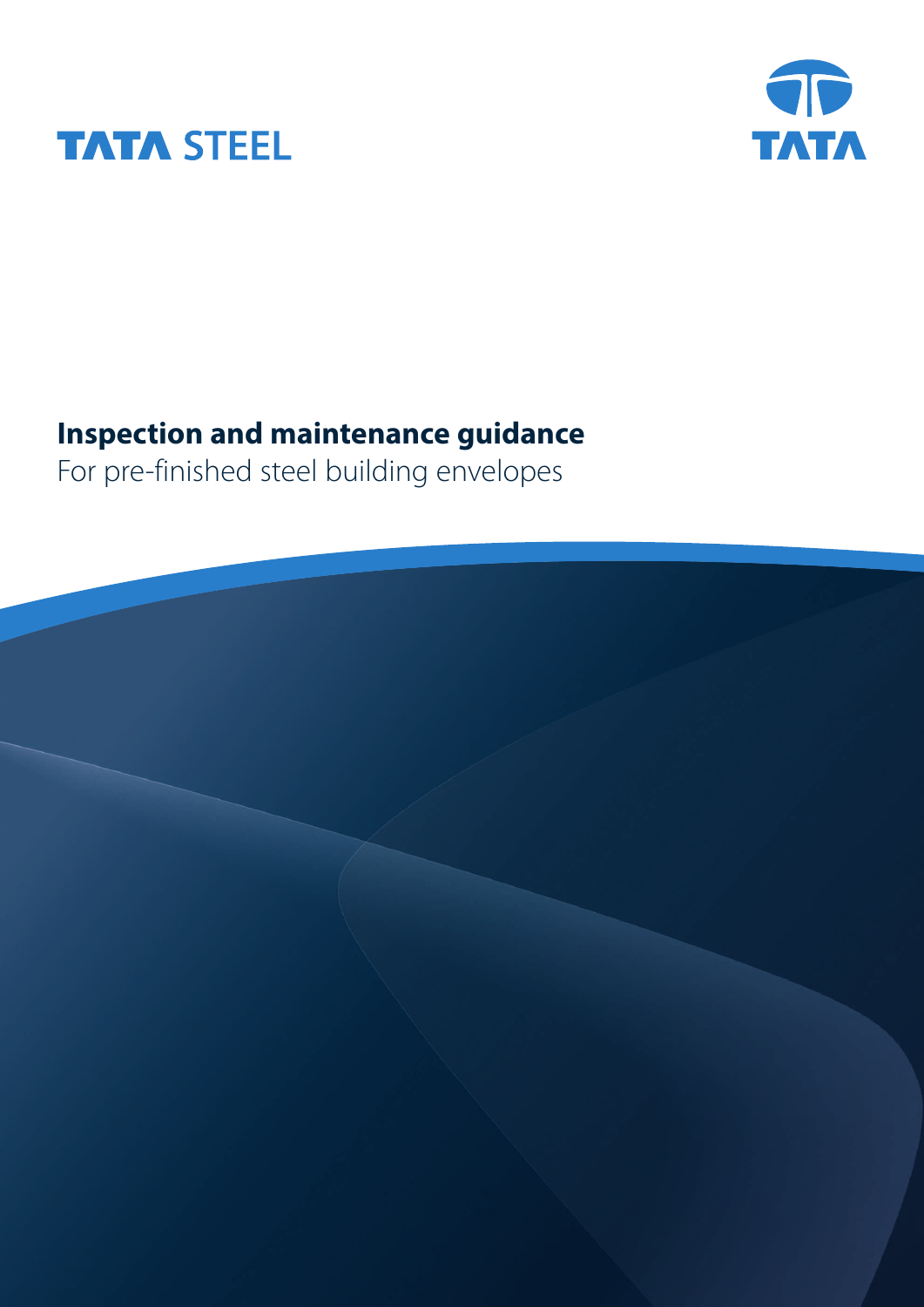# **Inspection and maintenance**

To secure the best possible performance and life-time from pre-finished steel cladding, a structured maintenance regime is recommended. This document details the main areas that need to be checked and actioned as part of an ongoing inspection and maintenance programme are outlined. This then provides the basis for an easy-to-use 'inspection survey template' that can be included with any handover documents once a building is operational. The templates can be copied and used on site to note the location of any issues or areas of concern, record any recommended remedial action and confirm the completion of these.

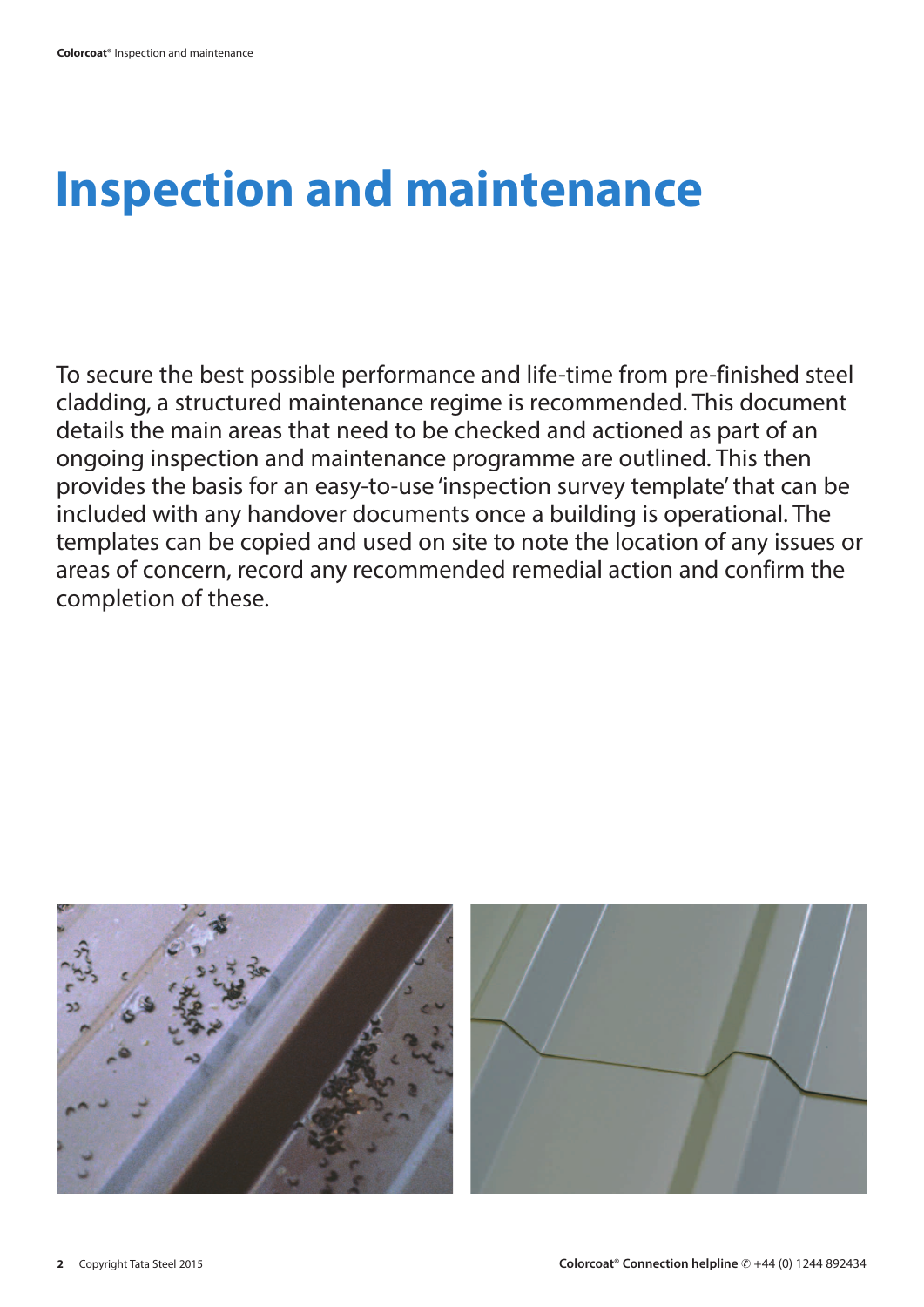### **The inspection regime**

Tata Steel has developed and manufactured pre-finished steel for use within roof and wall cladding systems since 1965 so has vast experience in this area. This supports the provision of best practice advice for the inspection and maintenance of pre-finished steel building envelopes. Good inspection and maintenance practice will repay the careful building owner with the best possible performance in terms of appearance, durability and lifespan.

This Inspection and Maintenance guide should be included in the Building Operation and Maintenance manual for future reference. Copies can be downloaded from www.colorcoat-online.com

How often should inspections take place? They should be carried out periodically through the building's lifetime. It is difficult to quantify how often as different building locations and designs will demand different levels of maintenance. It is suggested that the building be inspected after the first year of occupation to assess future maintenance requirements and the duration required between inspections.

In line with Health & Safety Executive (HSE) latest Work at Height Regulations, every effort must be made to avoid having to go on to the roof to facilitate inspections. It may be possible to inspect the roof from a cherry picker, an access hatch or with binoculars from ground level or adjacent buildings.

For more information about safe working at heights visit www.colorcoat-online.com/site\_safety

Colorcoat HPS200 Ultra®, with its outstanding performance and exceptional durability, and Colorcoat Prisma®, with the ultimate combination of durability and aesthetic appeal, have been developed for optimum performance in normal weathering conditions. This means that these products, when used as part of a roof or wall cladding system, will not require any annual inspections to maintain the validity of the Confidex® Guarantee for the entire guarantee period. This supports HSE guidance about minimising roof visits and reduces building service costs. Should a claim need to be made in this guarantee period there is no requirement to provide maintenance and inspection reports to Tata Steel.

#### **Photovoltaic panel installations**

When photovoltaic (PV) panels are installed on pre-finished steel roofs, the sheeting is no longer exposed to normal weathering conditions and washdown by rainfall. This can result in an accumulation of debris, dirt and airborne salts underneath the PV array and additional maintenance and inspection will be required.

When Colorcoat HPS200 Ultra® is used, the Confidex® Guarantee will remain valid underneath any mechanically attached PV system,

provided the additional requirements of the PV addendum are followed.

These include:

- **•** The area of cladding under the PV cannot be considered maintenance and inspection free.
- **•** The area must be regularly cleaned, and accurate records of cleaning retained for future reference.
- **•** The frequency of cleaning/maintenance should be commensurate with local environmental conditions.

### **Dealing with potential maintenance issues**



Build up of dirt in a gutter.

#### **Build up of dirt and debris**

A build up of dirt and debris can occur on all surfaces, on all elevations and on roof cladding. Such build up will be particularly profound at any irregularity, such as at corners, penetrations and gutters. In some environments such as industrial estates and areas close to busy roads, dirt will build up more quickly than elsewhere. Rainfall will have a degree of washing effect. However, any area of the building sheltered from rain, for example, the top of roller doors, overhanging eaves or underneath photovoltaic panels, will not benefit from this natural cleaning effect.



Dirt build up on cladding.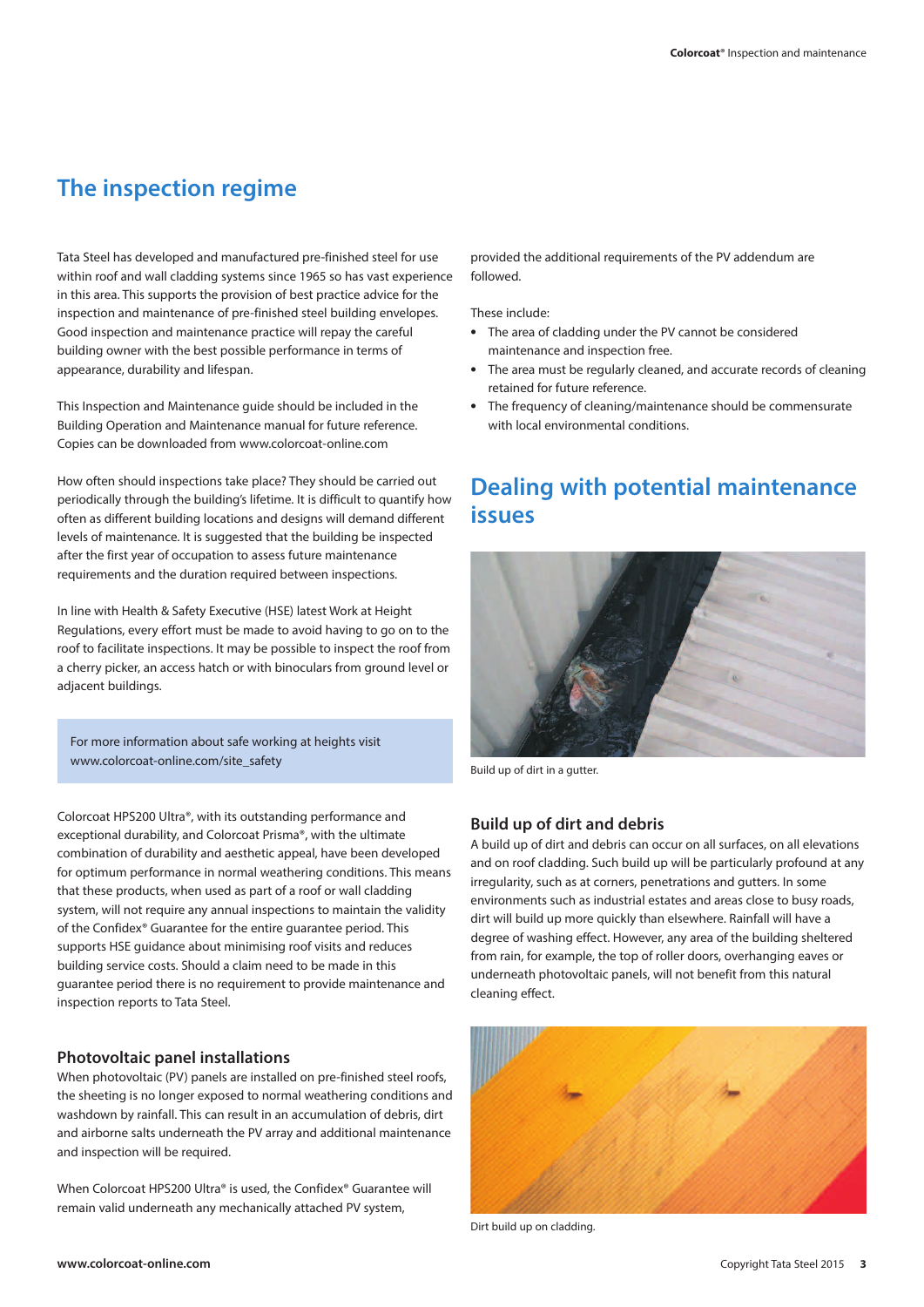#### **Cleaning**

Cleaning should be carried out when dirt and debris are visibly apparent, not merely out of habit. The presence of dirt and debris not only affects the appearance, but may also lead to a breakdown of the coating. Furthermore, over many years, corrosion of the metal substrate may occur if a 'poultice' of debris, dirt, retained water and aggressive chemicals is allowed to build up.

Large quantities of debris can also lead to the overflowing or ponding of water, particularly in guttering, which may also lead to corrosion. To avoid this, debris should be swept into a pile, using a soft-bristled brush and removed. Shovels or hard tools should be avoided. All dirty areas should then be washed down using clean water. Do not use salt water or high pressure jets with a hose. If necessary use a recommended cleaning product, or a 10% solution of a good household or industrial detergent in water, before applying a final hose down with clean water. A soft-bristled brush can be used for particularly stubborn deposits.

For details of recommended cleaning products contact the Colorcoat Connection® helpline on +44 (0) 1244 892434.

Oil can be removed by wiping the area with white spirit before cleaning and rinsing as for general dirt and debris.

In some areas birds can be a nuisance. A build up of bird droppings can occur on roofs and this may significantly alter the pH of the surface water run off. Buildings used as communal roosts, where an excessive build up of bird droppings is possible, should be regularly monitored and cleaned down.

#### **Graffiti**

Graffiti can be removed with specialist cleaners, and over-paint systems are available. These fall into three categories:

- **•** Specialist graffiti removal products such as solvents and gels.
- **•** Waxy sacrificial anti-graffiti treatments can be post-applied to the pre-finished steel. These can be power-washed off, removing graffiti and the treatment at the same time. Re-application of the treatment would then be required.
- **•** Anti-graffiti coatings can also be applied. These render any graffiti easy to clean off, using hot water or cleaning solutions and do not need re-application after the graffiti is removed.

#### **Build up of fungal growth**

Fungal growth can occur on virtually any surface when the micro-environment is conducive to it. Colorcoat HPS200 Ultra® and Colorcoat Prisma® are formulated to be resistant to mould growth but in extreme circumstances this can still be problematic.

In general, fungi grow as a result of certain conditions, such as the presence of fungal spores, moisture and also of nutrients from various types of dirt. As with dirt and debris, fungal growth will not only affect the appearance, but can also lead to a breakdown of the coating and ultimately result in corrosion of the sheet. Washing the surface can remove fungal growth. A basic solution may be applied to a pre-washed surface by means of a low pressure spray or brush containing:

| Household detergent             | $0.5\%$ |
|---------------------------------|---------|
| Trisodium Phosphate             | $3.0\%$ |
| 5% Sodium Hypochlorite solution | 25.0%   |
| Clean, fresh water              | 71.5%   |

This should be rinsed thoroughly with clean water after treatment.



Mould growth on pre-finished steel cladding.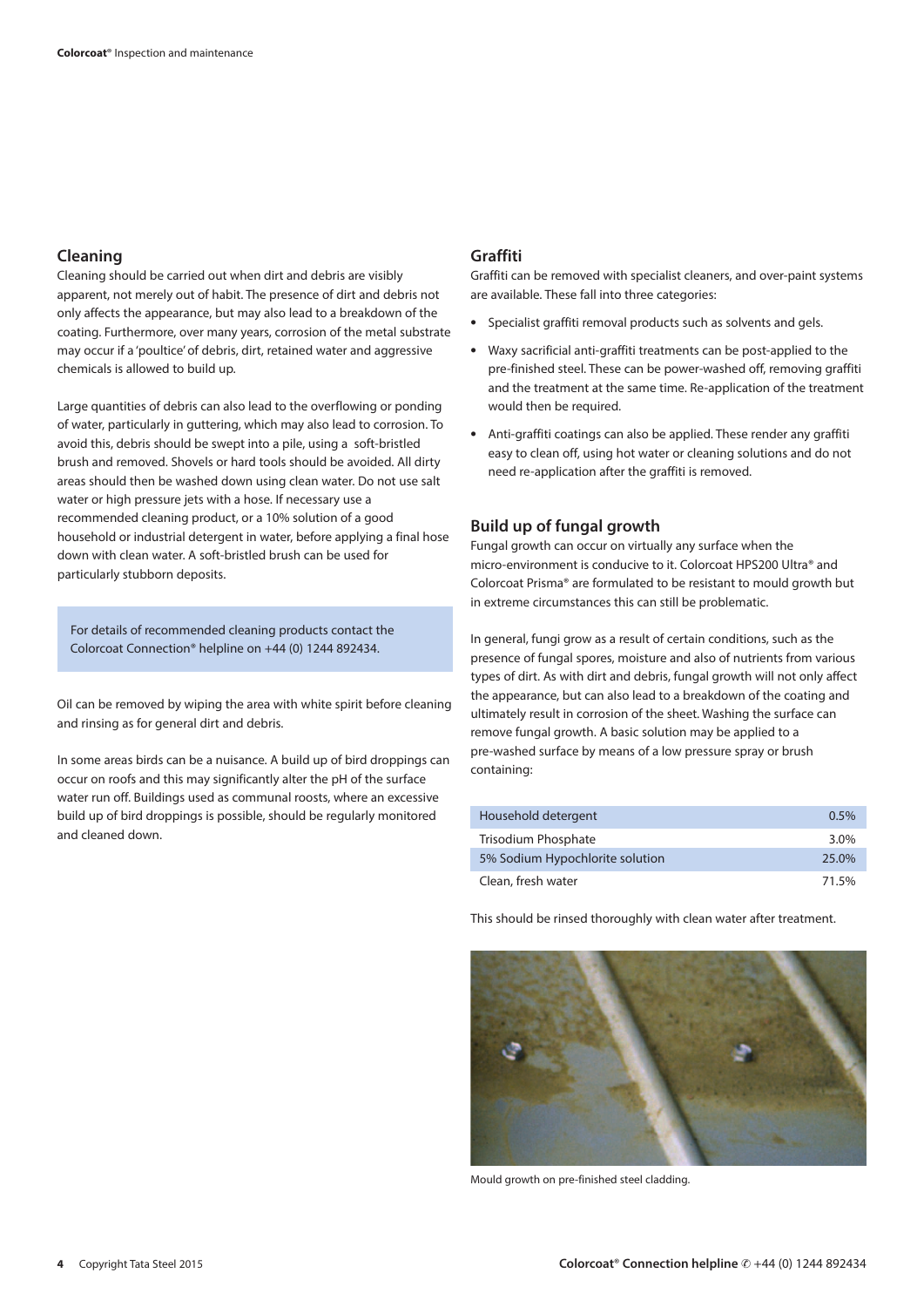#### **Physical damage**

Physical damage may occur for a number of reasons such as impact and abrasion. If there is minor damage, such as scuffing of the paint coating less than the depth of any emboss, then no remedial action is required. If there is more serious damage, such as breaching of the paint coating, then remedial action is suggested. If the coating has been breached, then the metal substrate will be vulnerable to corrosion. The repair of breaching should be carried out by removing any loose or flaking paint, cleaning the area and, when dry, covering the breach using a recommended touch-up paint. If the metallic coating has been breached, exposing the underlying steel, then application of an aircuring zinc rich paint can be used to replenish the sacrificial protection layer. It is important to ensure that any applied paint is no wider than the original scratch. To achieve this, the paint should be applied with a medium-to-fine artist's paintbrush. If the damage is extensive, the panel should be replaced, which is easy to do with pre-finished steel.

#### **Natural breakdown of the coating**

In the case of natural breakdown of the coating, a decision must be made as to the severity of the breakdown. Ultimately, over-painting or re-cladding may be necessary. The minimum Period to Re-paint Decision (PRD) is the minimum length of time before any such decision will be necessary for a given pre-finished steel product.

For more information about PRD and durability visit www.colorcoat-online.com/durability

Caution must be exercised as over-painting is not simply a case of applying proprietary paint to the surface of the cladding. It is important that a compatible coating solution is defined and the use of an approved contractor will ensure correct application. Tata Steel can recommend appropriate over-paint solutions.

For more information about over-painting and over-cladding solutions visit www.colorcoat-online.com/refurbishment\_solutions



Wall cladding being over-painted.

#### **Construction debris**

Metallic debris, such as swarf, rivet stems or other debris that may remain after construction or modification to the building will be vulnerable to corrosion, leading to an unsightly staining of the cladding. Debris of this nature should simply be removed at as early a stage as possible, carefully so as not to damage the underlying coating.

Staining caused by the corrosion of construction debris can be removed using a 5% Hydrochloric acid solution. This should be followed by thorough washing and rinsing as with general dirt and debris. Specialist cleaning products may be required for particularly stubborn marks.

Other debris may include expanded foam, bitumen, tar and mastics, all of which require specialist cleaners. Concrete, cement and plaster may also be present as debris and can be removed with a 5% Phosphoric acid solution. This should be followed by thorough washing and rinsing as with general dirt and debris.



Swarf left on a roof.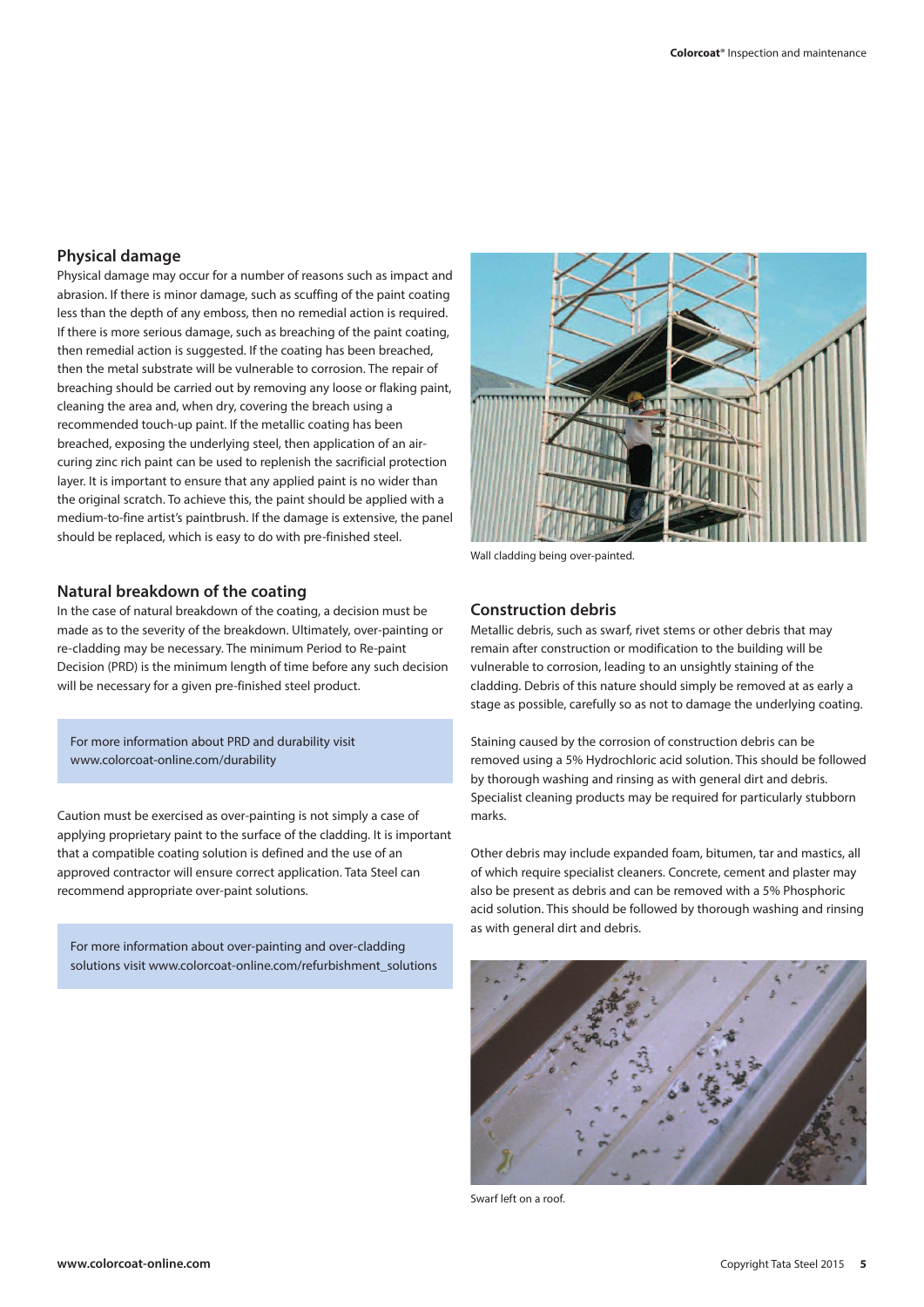#### **Strippable film**

If strippable film is left in place for too long then the adhesive sets and the tack increases to the point where the removal of the film becomes difficult and sometimes impossible. This can also apply to UV-opaque black films if left for long enough. The removal of bonded film or residual adhesive can typically be carried out using WD40 or white spirit, followed by thorough washing and rinsing as with regular dirt and debris. It is important that the manufacturers specific advice on film removal is always followed.

#### **Faulty fasteners**

Fasteners which are faulty through damage or corrosion should be removed and replaced. Corrosion can lead to unsightly staining and potential corrosion of the cladding. Caps, if used, should be placed over uncovered fasteners, or replaced if damaged. Inappropriate fasteners of incorrect material or design should also be replaced as again they could lead to corrosion of the panels.



Damaged fastener on roof cladding.

#### **Site cut edges**

A cut edge is an area of exposed substrate where a pre-finished steel cladding sheet has been cut. All exposed, site cut edges must be produced to an optimum standard. Where it is not possible to protect the site cut edge from weathering by a cover flashing, they should be treated with a suitable edge protection paint or lacquer. The requirement for this sort of protection is particularly important in:

- **•** Highly aggressive environments such as marine and industrial.
- **•** Low and very low-pitched roofs.



Cut edge on roof cladding.

Burrs at cut edges should be minimised by effective shearing practice. Where possible the down burr edges should be on the down slope edge of the roof pitch.

On damaged edges, remedial treatment is achieved by abrading back the effects of corrosion and then applying a suitable primer and topcoat to match the colour of the existing cladding.

#### **Penetrations**

Check around existing penetrations, such as pipe-work and rooflights where the panels have been breached. Clearly, these penetrations have a significant site cut edge and so should be treated as for site cut edges, or sealed using recommended solutions. These areas will be vulnerable to corrosion and ponding, which should be avoided by using the appropriate weather protection.



A penetration in roof cladding.

For more information about building components visit www.colorcoat-online.com/building\_components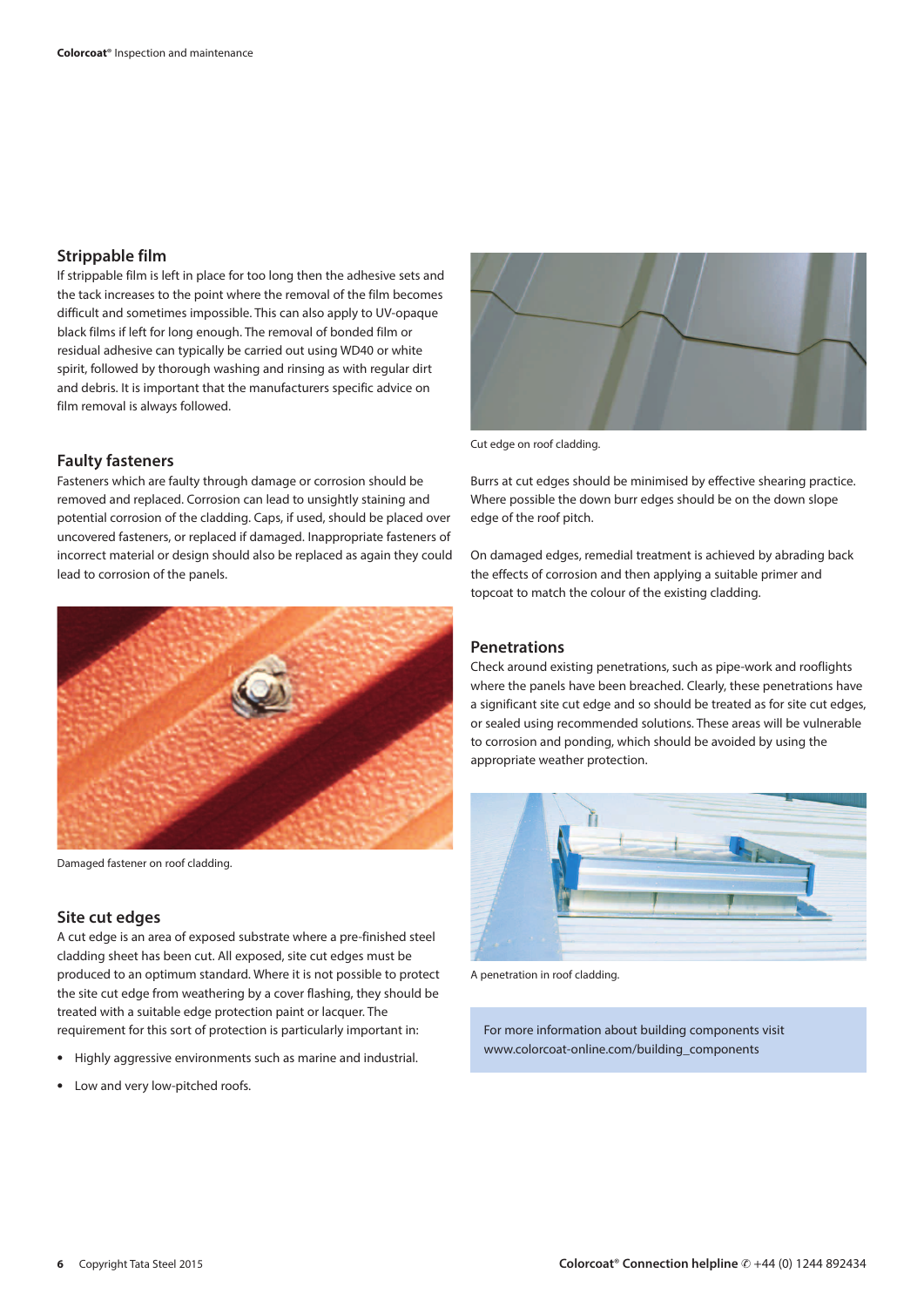### **Inspection and maintenance checklist**

| <b>Check for</b>                              | <b>Action</b>                                                                                                                                               |
|-----------------------------------------------|-------------------------------------------------------------------------------------------------------------------------------------------------------------|
| Build up of dirt and debris                   | Remove debris and wash these areas.                                                                                                                         |
| Build up of fungal growth                     | Remove growth and wash these areas.                                                                                                                         |
| Physical damage and natural coating breakdown | Assess the extent of the damage or breakdown and either<br>repair it with touch-up paint, replace the panel or over-paint<br>using a specialist contractor. |
| <b>Construction debris</b>                    | Immediately remove all debris.                                                                                                                              |
| Strippable film                               | Remove the film and wash these areas with an appropriate<br>solution.                                                                                       |
| Faulty fasteners                              | Replace the fasteners and any missing caps.                                                                                                                 |
| Site cut edges                                | Use approved maintenance products.                                                                                                                          |
| Penetrations                                  | Use specialist contractors and approved maintenance products.                                                                                               |
| Photovoltaic installation                     | See specific requirements of the Confidex® Guarantee PV addendum<br>for Colorcoat HPS200 Ultra®                                                             |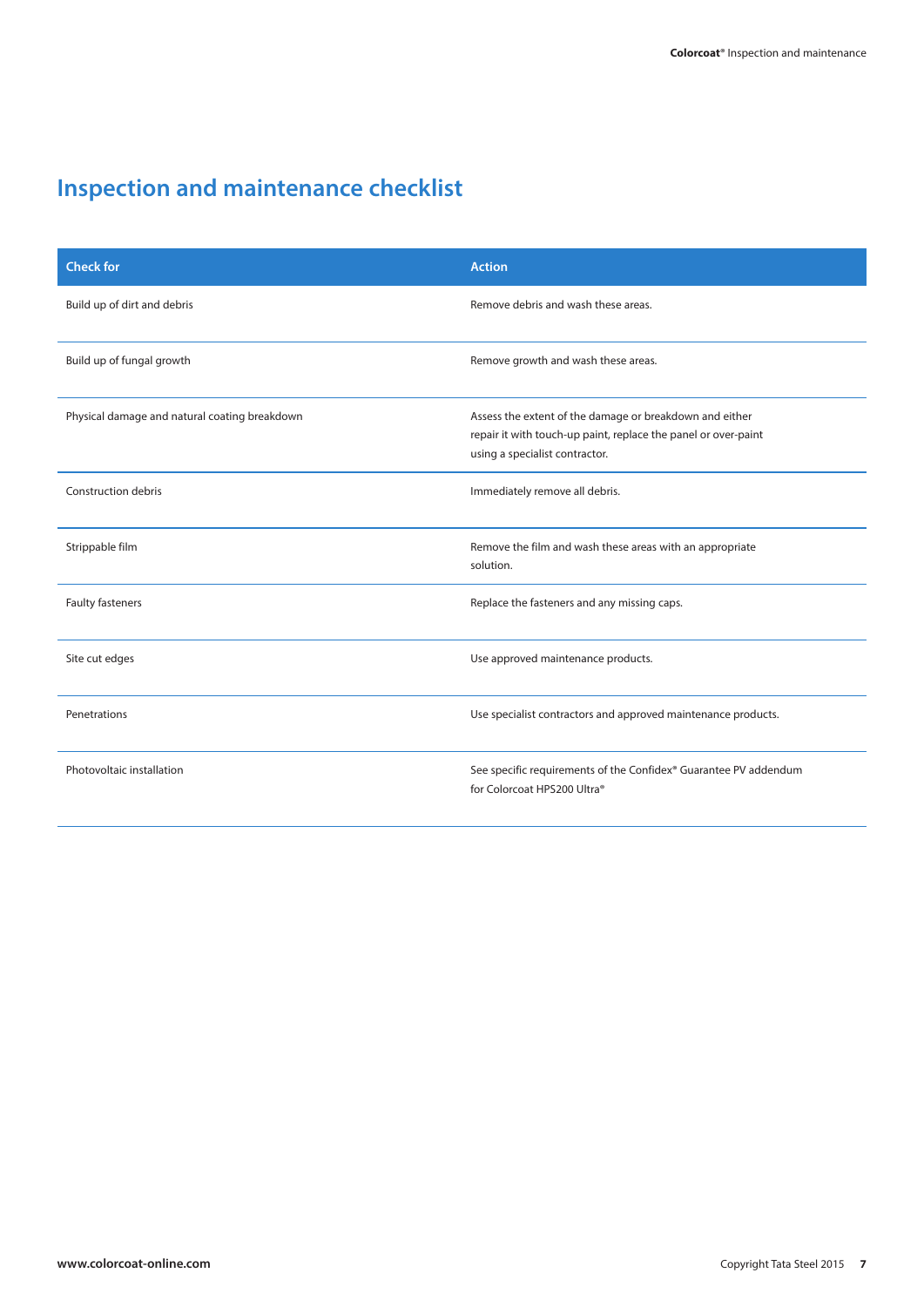### **Roof and wall maintenance survey**

Maintenance survey completed by

Date of maintenance survey

Date of next scheduled maintenance survey

| <b>Locations</b>                            | <b>Maintenance issues</b>                                 | <b>Remedial action required</b> | <b>Completed?</b> |  |  |
|---------------------------------------------|-----------------------------------------------------------|---------------------------------|-------------------|--|--|
| Roof cladding sheets                        | $\Box$ Build up of dirt/debris                            |                                 |                   |  |  |
|                                             | $\Box$ Damage to coating                                  |                                 |                   |  |  |
|                                             | $\Box$ Exposed cut edges                                  |                                 |                   |  |  |
|                                             | $\Box$ Penetrations                                       |                                 |                   |  |  |
|                                             | Temporary coatings or adhesive labels                     |                                 |                   |  |  |
| Roof cladding fixings                       | $\Box$ Inappropriate, incorrectly fitted and/or corroding |                                 |                   |  |  |
|                                             | $\Box$ Broken or missing washers or covers                |                                 |                   |  |  |
| Gutters, hoppers, gullies<br>and down pipes | $\Box$ Build up of dirt/debris                            |                                 |                   |  |  |
|                                             | Build up of fungal growth                                 |                                 |                   |  |  |
|                                             | $\Box$ Damage to coating                                  |                                 |                   |  |  |
|                                             | $\Box$ Exposed cut edges                                  |                                 |                   |  |  |
| Flashings including<br>ridge cappings       | $\Box$ Build up of dirt/debris                            |                                 |                   |  |  |
|                                             | Build up of fungal growth                                 |                                 |                   |  |  |
|                                             | Damage to coating                                         |                                 |                   |  |  |
|                                             | $\Box$ Exposed cut edges                                  |                                 |                   |  |  |
| Eaves and verges                            | $\Box$ Build up of dirt/debris                            |                                 |                   |  |  |
|                                             | Build up of fungal growth                                 |                                 |                   |  |  |
|                                             | Damage to coating                                         |                                 |                   |  |  |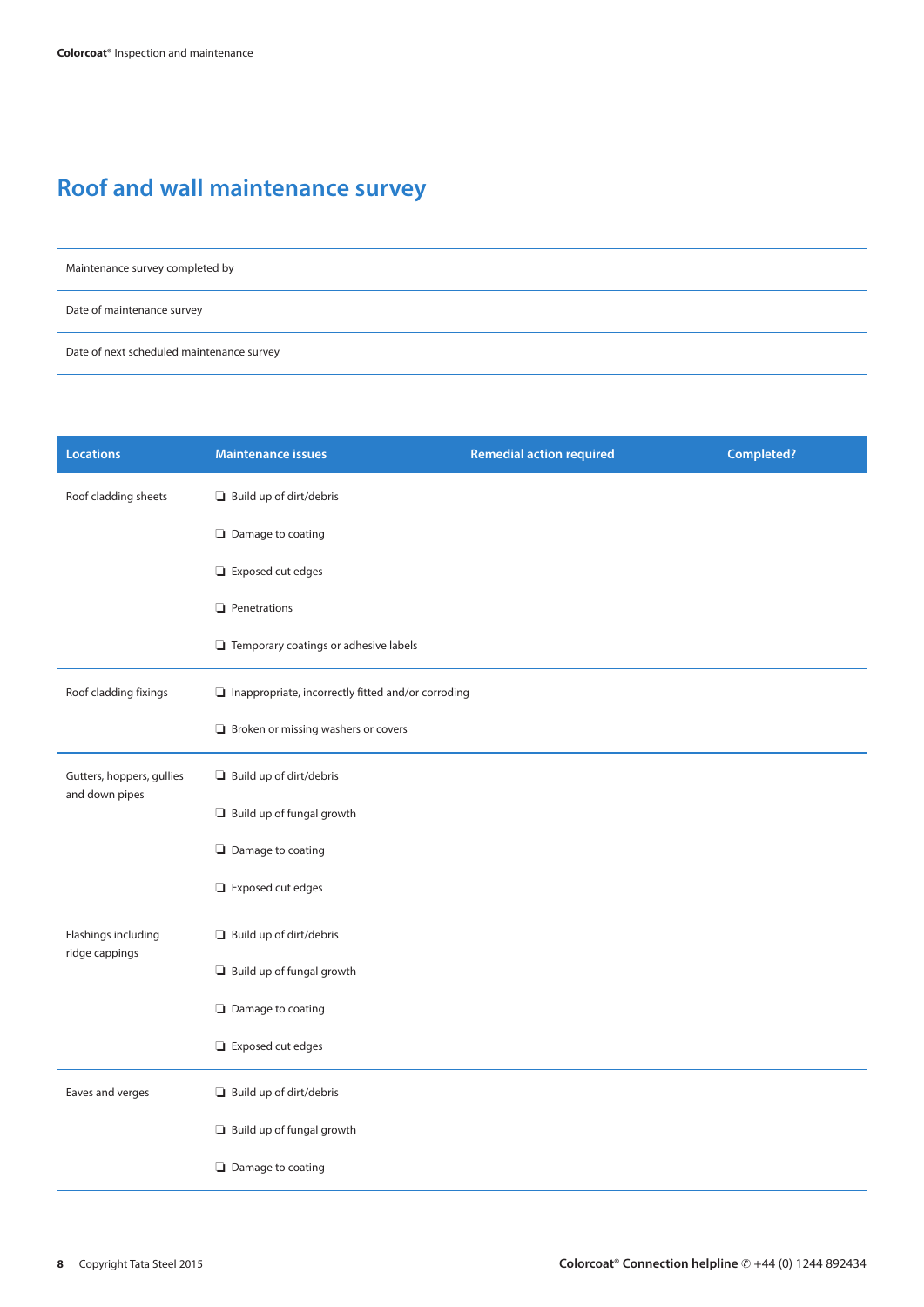### **Roof and wall maintenance survey continued**

| <b>Locations</b>                             | <b>Maintenance issues</b>                            | <b>Remedial action required</b> | Completed? |
|----------------------------------------------|------------------------------------------------------|---------------------------------|------------|
| Penetrative features                         | $\Box$ Build up of dirt/debris                       |                                 |            |
|                                              | Exposed cut edges                                    |                                 |            |
| Access hatches                               | $\Box$ Build up of dirt/debris                       |                                 |            |
|                                              | Build up of fungal growth                            |                                 |            |
|                                              | Build up of mould                                    |                                 |            |
| Upstands and<br>parapet sheets               | $\Box$ Build up of dirt/debris                       |                                 |            |
|                                              | Build up of fungal growth                            |                                 |            |
|                                              | $\Box$ Damage to coating                             |                                 |            |
|                                              | $\Box$ Exposed cut edges                             |                                 |            |
|                                              | $\Box$ Penetrations                                  |                                 |            |
|                                              | $\Box$ Temporary protective films or adhesive labels |                                 |            |
| Wall cladding sheets                         | $\Box$ Build up of dirt/debris                       |                                 |            |
|                                              | Build up of fungal growth                            |                                 |            |
|                                              | $\Box$ Damage to coating                             |                                 |            |
|                                              | $\Box$ Exposed cut edges                             |                                 |            |
|                                              | $\Box$ Penetrations                                  |                                 |            |
| Wall cladding fixings                        | $\Box$ Broken or missing washers or covers           |                                 |            |
|                                              | $\Box$ Inappropriate and/or corroding                |                                 |            |
| Sealant, filler blocks<br>and isolation tape | $\Box$ Inappropriate and/or corroding                |                                 |            |
|                                              | $\Box$ Perished, mouldy or missing                   |                                 |            |